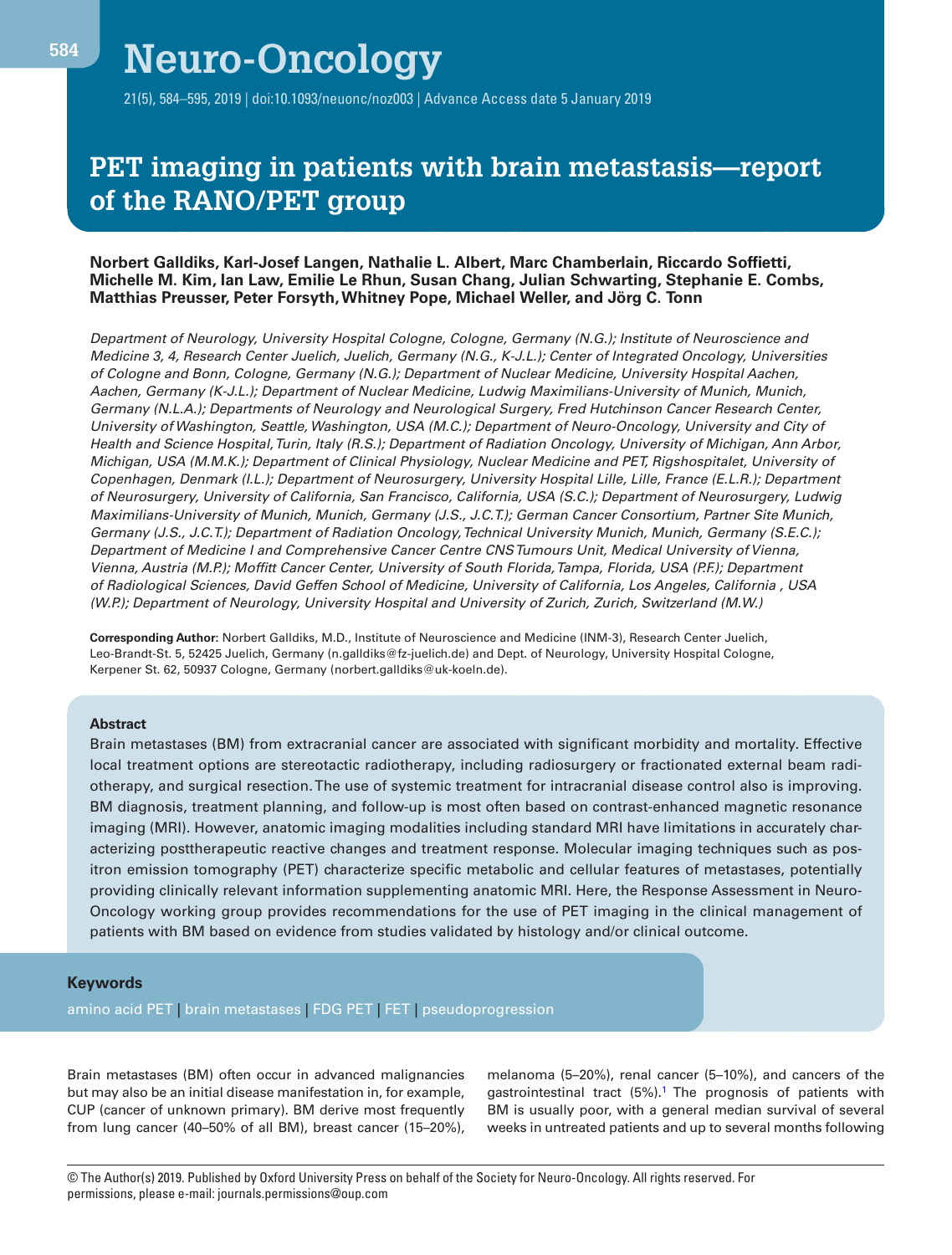oncological treatment. Some molecularly defined patient subsets, such as those positive for human epidermal growth factor receptor 2 breast cancer or anaplastic lymphoma kinase non–small cell lung cancer, may demonstrate significantly longer survival. Outcomes continue to improve with advances in systemic and regional therapy.

Regional treatment options for BM are neurosurgical resection, radiotherapy (eg, radiosurgery, fractionated external beam radiotherapy), and combinations thereof.<sup>2</sup> Systemic treatment options such as targeted therapy and immunotherapy that can control both intracranial and extracranial disease are improving.<sup>3</sup> Depending on the number of BM and the performance status of the patient, radiotherapy is an effective treatment of BM, either as whole-brain radiation therapy (WBRT) or, increasingly, as stereotactic radiosurgery (SRS).<sup>4</sup> Furthermore, surgery is frequently combined with postoperative radiotherapy, particularly in patients with single BM or oligometastatic brain disease.<sup>5</sup> Despite various treatment options, BM recurrence is common.

Contrast-enhanced magnetic resonance imaging (MRI) is the cornerstone of metastatic brain tumor evaluation. This technique has widespread availability and excellent spatial resolution, but can exhibit low specificity, resulting in substantial diagnostic challenges. $6-8$  These challenges include discriminating BM from potential mimics that also demonstrate nodular or ring enhancement. Furthermore, MRI signal abnormalities—including T2 or fluid attenuated inversion recovery (FLAIR) hyperintensity, newly diagnosed contrast-enhancing lesions, or an increase in the extent of contrast enhancement—are nonspecific findings that can be caused by a variety of entities, including infection, inflammation, ischemia, demyelination, and treatment-related effects. In particular, reactive changes after surgery, radiotherapy, and systemic drug treatment can be difficult to distinguish from true disease relapse. This phenomenon of worsening treatment-related changes mimicking progression, termed pseudoprogression, is of clinical importance as potentially effective treatment might be erroneously terminated prematurely.<sup>9,10</sup> Pseudoprogression is a concern not only following radiation-based therapies, but also following immunotherapy, where a not well-characterized subset of patients manifests delayed response to therapy or therapy-induced inflammation that can simulate progressive disease.<sup>11,12</sup>

Successful management of patients with BM relies on accurate and early assessment of treatment response. The ability to predict or quickly detect lack of response to treatment may enable the early discontinuance of a particular therapy, thereby preventing additional toxicity and allowing for the earlier initiation of alternative therapy. Despite promising efforts in defining response criteria for BM, $10,13$  limitations remain, particularly with newer systemic treatment options such as targeted therapy and immunotherapy. Modalities which provide additional information on tumor physiology, including metabolism and proliferation, are increasingly applied problem-solving tools in patients with BM.

One promising method to investigate tumor physiology is positron emission tomography (PET). PET uses a variety of radioactive tracers that target various metabolic and molecular processes. PET imaging can provide relevant additional information that enables improved disease assessment, especially in clinically equivocal situations. Notwithstanding other PET tracers, the use of PET with radiolabeled amino acids, in particular, has been validated as an important diagnostic tool in brain cancer.<sup>6,14-16</sup> The overexpression of L-type amino acid transporters (LATs) in BM makes intracranial metastases a compelling target for amino acid PET imaging.<sup>17</sup>

In this review, the Response Assessment in Neuro-Oncology (RANO) working group provides evidence-based recommendations for the use of PET imaging using tracers of amino acid transport and other targets, including glucose metabolism, in the management of patients with BM.

# **Search Strategy, Selection Criteria, and Levels of Validation**

A PubMed search of the published literature was performed with the combination of the search terms "brain metastasis/metastases," "PET," "positron," "FDG," "amino acid," "methionine," "FET," "FDOPA," "FLT," "TSPO," "PSMA," "radiotherapy," "radiation-induced changes/radiation injury," "radionecrosis," "pseudoprogression," "treatment monitoring," "assessment of treatment response," and "immunotherapy" prior to and inclusive of August 2018. Additionally, articles identified through searches of the authors' own files were included in the search. Results of the search were evaluated by the working group with respect to the level of evidence and the grade of validation of the PET studies examined. As described previously, $14,15$  any study that correlated PET findings with histopathology was considered to represent the highest degree of validation. Next, correlation with MRI and with the patient's clinical course was considered the second level of validation. Only papers constituting levels 1–3 evidence according to the Oxford Centre for Evidence-based Medicine (the Oxford 2011 Levels of Evidence) were included. In brief, a randomized controlled trial fulfills the criteria for Oxford level 1, a prospective cohort study corresponds to Oxford level 2, and a retrospective study is consistent with Oxford level 3.

# **PET Tracers for Imaging of Patients with Brain Metastasis**

In the following paragraphs, available PET tracers which address various pathophysiological pathways or molecular entities in BM are summarized.

#### Glucose PET

<sup>18</sup>F-2-fluoro-2-deoxy-D-glucose (FDG) represents the most widely used tracer in oncologic PET imaging and has evolved over the last several decades into the paramount clinical PET modality for cancer detection.<sup>18</sup> Due to the long half-life of the fluorine-18 isotope (110 minutes), inhouse production of this tracer is not necessary, overcoming logistic problems that occur with isotopes of shorter half-life. Thus, FDG can be transported to all PET centers, alleviating the need for on-site cyclotron-based manufacturing. Increased FDG uptake is commonly seen in highly proliferating cancer cells because of increased expression of glucose transporters and hexokinase, the enzyme that converts glucose (and FDG) to a phosphorylated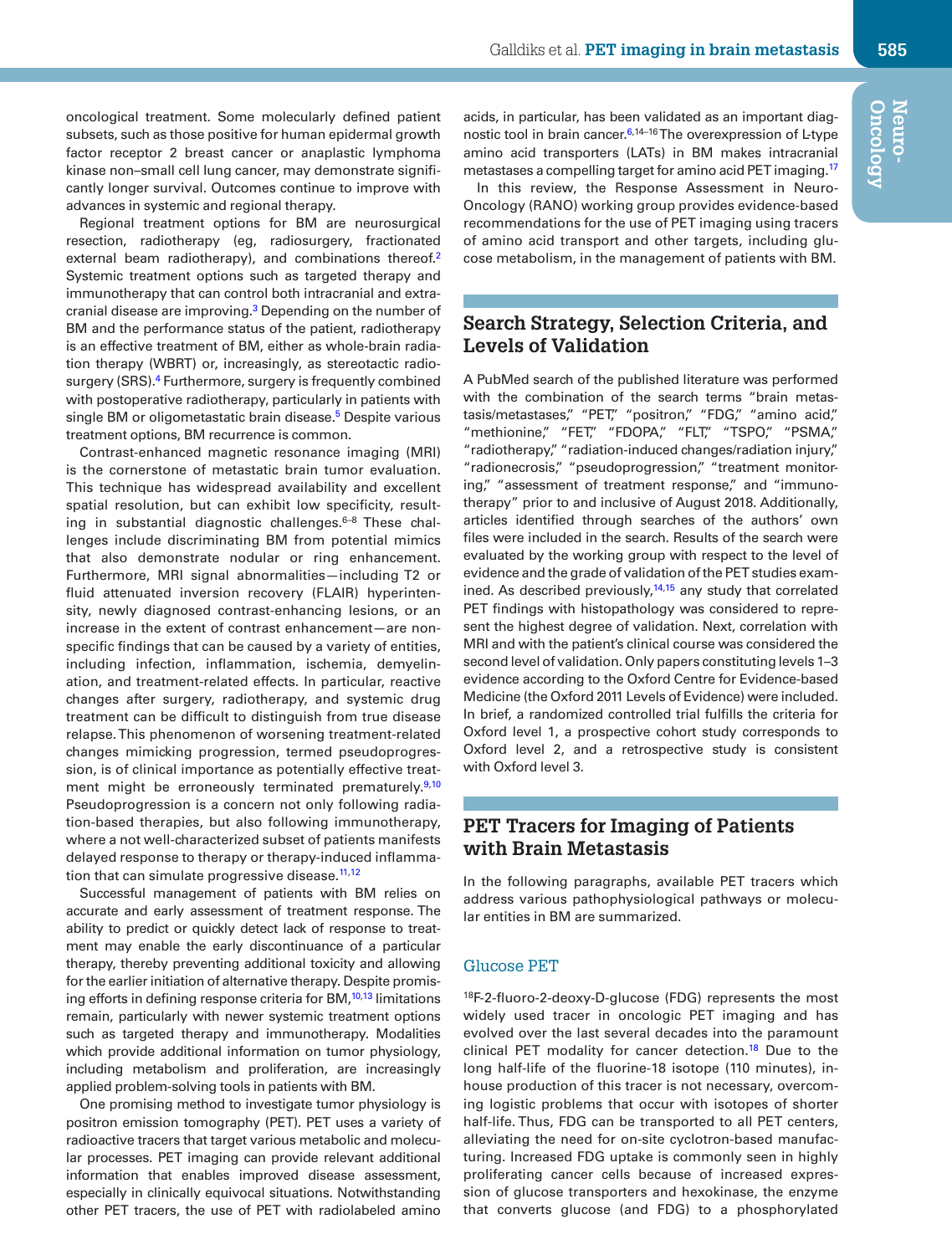product. Related to increased glycolysis, the uptake of FDG in neoplastic tissue is generally higher than in nonneoplastic tissue. However, the high and regionally variable FDG uptake in normal brain parenchyma often makes the delineation of tumors in the brain difficult<sup>14</sup> (Fig. 1). Furthermore, inflammatory tissue can exhibit high FDG tracer uptake, also diminishing diagnostic specificity.<sup>6</sup>

#### Amino Acid PET Tracers

For decades, radiolabeled amino acids have been used in neuro-oncological practice.<sup>19</sup> <sup>11</sup>C-methyl-L-methionine (MET), an essential amino acid labeled with the isotope carbon-11, has been the most commonly employed.<sup>18,20</sup> The relatively short half-life of carbon-11 (20 minutes) limits its use to PET facilities with an on-site cyclotron. Consequently, other amino acids labeled with the positron-emitting isotope <sup>18</sup>F, which has a half-life of 110 minutes, have been developed, resulting in improved distribution, efficiency, and cost-effectiveness.<sup>21</sup> For example,  $O-(2-[18F]$ fluoroethyl)-L-tyrosine (FET) was developed in the late 1990s, and its use has grown rapidly, particularly in western Europe, in recent years.22–24 Clinical results in glioma patients with PET using FET appear to be comparable to MET.<sup>25-27</sup> In 2014, FET was approved as a medical drug in Europe (Switzerland).<sup>28</sup>

Another 18F-labeled amino acid analogue is 3,4-dihydroxy-6-[<sup>18</sup>F]-fluoro-L-phenylalanine (FDOPA), which was initially developed to evaluate dopamine synthesis in the basal



**Fig. 1** A 56-year-old female patient with a brain metastasis originating from a papillary thyroid carcinoma treated with radiosurgery. Follow-up MR imaging 15 months later (top row, left) is consistent with stable disease according to RANO criteria for brain metastases. Most probably due to the lesion size, the corresponding FDG PET (top row, right) shows no increased metabolic activity. During the next 12 months, the size of contrast enhancement increased marginally (bottom row, left). Notwithstanding the small lesion size on anatomical MRI, the corresponding FDOPA PET (bottom row, right) shows clearly increased metabolic activity indicating brain metastasis relapse.

ganglia and has also increasingly been used for imaging brain tumors.<sup>29</sup> In the United States and western Europe FDOPA is approved for characterization of presynaptic dopaminergic activity in patients with Parkinsonian syndromes.

In both gliomas and BM, increased uptake of MET, FET, and FDOPA is due to large neutral LATs, which are overexpressed in neoplastic tissue (subtypes LAT1 and LAT2).<sup>17,30-32</sup> Overexpression of LAT1, and therefore robustness of amino acid tracer uptake, closely correlates with malignant phenotype and proliferation of gliomas.<sup>33</sup> Compared with MET and FDOPA, FET has high metabolic stability. After transport by LAT into neoplastic tissue, FET is not metabolized, $25$  whereas both MET and FDOPA show incorporation into protein, participation in other metabolic pathways, or metabolic degradation.<sup>34</sup>

Acquisition of dynamic FET PET data allows characterization of the temporal pattern of FET uptake by deriving a time-activity curve (TAC). It has been demonstrated that TAC parameters (eg, configuration, time-to-peak, slope) contain additional diagnostic information, which may be particularly valuable in the differentiation of BM recurrence from radiation-induced changes.<sup>35-37</sup> Similarly, the ability of dynamic FET PET to distinguish recurrent glioma from radiation-induced treatment effect has also been described.38,39 Dynamic FET PET imaging is also helpful for glioma grading<sup>40,41</sup> and for determining the prognosis of untreated gliomas.42,43 Such utility has yet to be observed for dynamic MET or FDOPA PET.<sup>44,45</sup>

Lastly, the amino acid PET tracer  $\alpha$ -<sup>11</sup>C-methyl-Ltryptophan (AMT) has recently been employed for brain tumor imaging in some centers.<sup>46</sup> However, despite promising results in terms of differential diagnosis in patients with newly diagnosed brain tumors, including BM, the current literature is relatively small.<sup>47</sup>

#### Other PET Tracers

Only a few studies have used non-FDG and non–amino acid PET tracer imaging in patients with BM. Tracers such as <sup>18</sup>F-sodium fluoride (<sup>18</sup>F-NaF), 3'-deoxy-3'-<sup>18</sup>Ffluorothymidine (18F-FLT), 82rubidium, as well as PET tracers targeting the endothelial prostate-specific membrane antigen (PSMA) have been used mostly for BM visualization and the assessment of treatment response.<sup>48-54</sup> Choline derivatives (eg, <sup>18</sup>F-choline), which are in use for the diagnosis of recurrent prostate cancer, have also been reported to label BM.55,56 Animal studies have found that PET imaging using agents targeting the mitochondrial translocator protein (TSPO), which is upregulated on activated microglia, may be helpful for BM detection at an early stage of development.<sup>57</sup> Despite promising results, experience with these tracers is based mainly on single cases in patients with BM, and their usefulness needs to be confirmed in larger studies.

### **Clinical Applications for PET Imaging in Patients with Brain Metastasis**

#### Identification of Newly Diagnosed and Untreated Brain Metastasis Using FDG and Amino Acid PET

Although conventional MRI is the method of choice for the detection of BM, some centers include the head for wholebody FDG PET/CT staging examinations of cancer patients.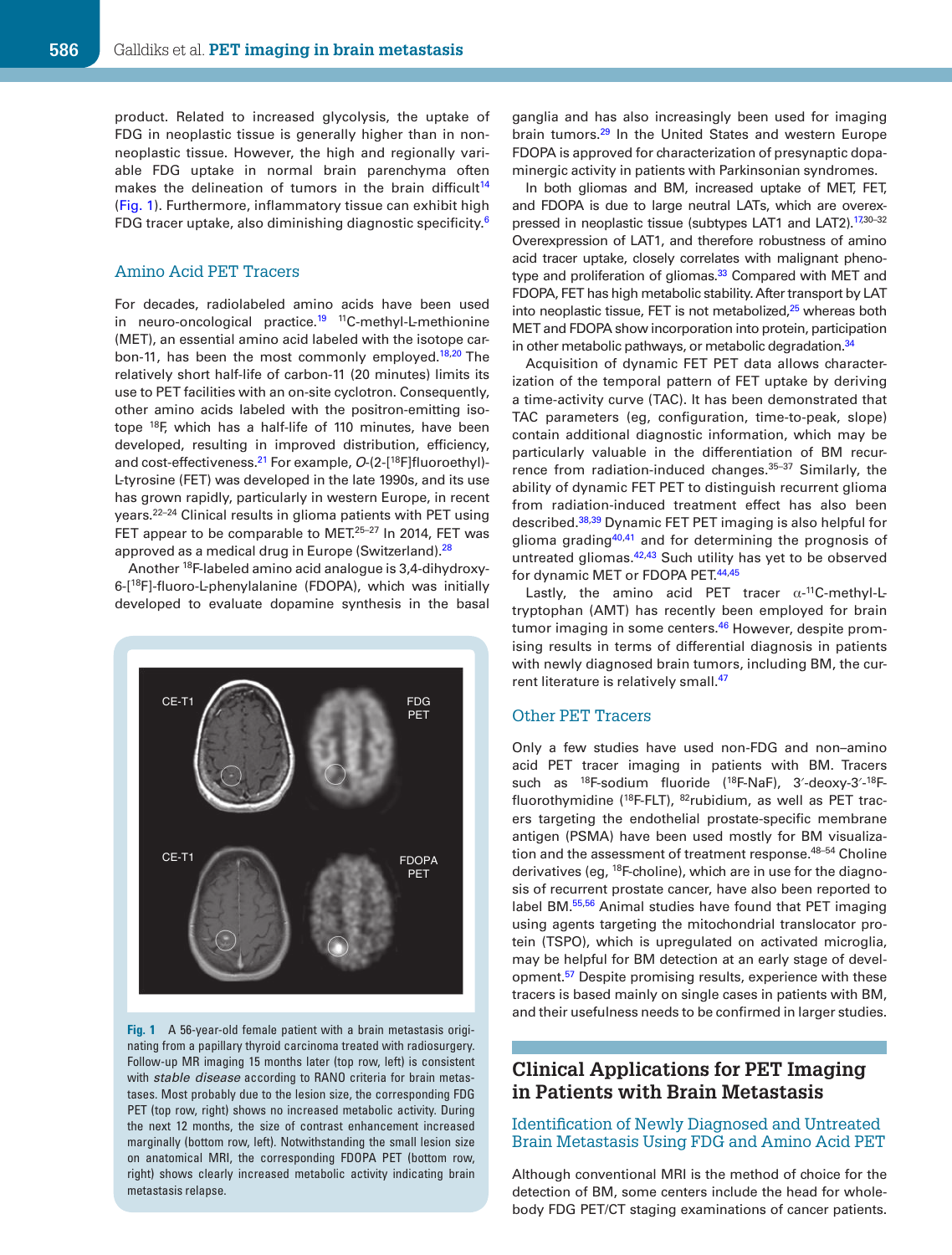However, the value of this procedure is highly questionable based on the limited sensitivity of FDG PET for brain tumors related to the physiologically high levels of glucose metabolism in healthy brain parenchyma.<sup>58,59</sup> Indeed, a prospective study has shown that, in comparison to contrastenhanced standard MRI for intracranial staging in newly diagnosed lung cancer, FDG PET has poor sensitivity (27%) for BM detection.<sup>60</sup> Similarly, a recent meta-analysis including more than 900 patients found that contrast-enhanced MRI has a higher cumulative sensitivity (77%) than FDG PET  $(21%)$  for the diagnosis of BM in lung cancer patients.<sup>61</sup>

The increased expression of amino acid transporters in BM compared with healthy brain tissue renders radiolabeled amino acids suitable for PET imaging based on high tumor-to-background contrast.<sup>17</sup> Compared with FDG PET, the sensitivity of amino acid PET using FET to depict larger (>1 cm in diameter) BM seems to be clearly higher (approximately 90% of BM were FET positive based on a maximum tumor/brain ratio ≥1.6).<sup>62</sup> However, detection of lesions with <1 cm diameter may be considerably inferior to that of MRI. For example, in a pilot study of patients with newly diagnosed and untreated BM which correlated FET uptake characteristics with MRI parameters, the sensitivity of standard MRI for the detection of BM was  $100\%$ .<sup>62</sup> Currently, the most sensitive and commonly used imaging modality for the detection of BM remains thin-slice contrast-enhanced MRI.

- Amino acid PET using the tracer FET has higher diagnostic accuracy for the detection of BM than FDG PET (evidence level 2).
- FDG or amino acid PET is limited in detecting smaller metastases, particularly those less than 1 cm in diameter.
- The imaging modality of choice for the detection of BM is contrast-enhanced MRI.

#### Differential Diagnosis of Newly Diagnosed and Untreated Brain Metastasis Using FDG and Amino Acid PET

FDG PET is limited in its ability to differentiate BM from mimics such as glioblastoma: it has been shown that there is no significant difference in FDG standardized uptake values (SUVs) between these entities.<sup>63,64</sup> Differentiation between CNS lymphoma and BM based on FDG PET is more promising, as lymphoma may be substantially more FDG avid than BM.<sup>63,64</sup> Initial data suggest that SUVs of the radiolabeled amino acid AMT are lower in BM than in glioblastomas.<sup>47</sup> Further studies are required to firmly establish the added value of PET ligands to differentiate various lesions that have similar MRI characteristics.

High levels of LAT expression in cancer cells have been reported to correlate with aggressive tumor features and a worse prognosis.<sup>65,66</sup> LAT expression also appears to be higher in recurrent compared with newly diagnosed BM.<sup>17</sup> However, there are no studies yet investigating the prognostic value of amino acid PET in patients with BM. Possible limitations include the observation that uptake intensity as well as LAT expression levels are highly variable, even in metastases of the same primary tumor type.<sup>65,66</sup> Thus, the site of origin of BM cannot be based on amino acid PET findings.<sup>62</sup>

In contrast to glioma, the size and volume of a BM are usually well delineated on contrast-enhanced MRI. Thus, amino acid PET does not add valuable information for biopsy or treatment planning as has been found for newly diagnosed gliomas.<sup>67,68</sup>

- There is limited evidence to support the use of PET to distinguish between BM and high-grade glioma (evidence level 3).
- Evidence is lacking for the use of amino acid PET to determine prognosis in patients with BM.

#### Differentiation of Radiation-Induced Changes from Brain Metastasis Recurrence Using FDG and Amino Acid PET

Oncologists of all subspecialties are often confronted with the clinical problem of differentiating tumor recurrence from treatment-related changes following radiation therapy, and in particular after high-dose focal radiation (ie, radiosurgery or fractionated stereotactic radiation therapy). Currently, conventional MRI does not reliably differentiate local brain tumor recurrence or progression from radiation-induced changes including radiation necrosis. In gliomas, radiation necrosis usually manifests within 6–12 months after standard fractionated radiotherapy and occurs in approximately 5–25% of all treated patients.<sup>69,70</sup> For patients with BM treated by radiosurgery, a similar rate of radiation necrosis (approximately 25%) has been reported, $71$  although the incidence depends on the radiation dose and irradiated brain volume. Indeed, in some cases the risk of radiation necrosis may be as high as 50%.<sup>71</sup> It should be noted that this wide variation in reported incidence is also likely a consequence of varying definitions of treatment-related changes in retrospective studies, including clinical data such as whether the patient is symptomatic or not. Treatment-related changes represent a spectrum of pathophysiology that may be purely radiographic and lack associated symptoms, but also may be symptomatic, refractory to corticosteroids, and require neurosurgical or other intervention.

### FDG PET

In recent years, FDG PET has been studied as an additional neuroimaging tool to differentiate treatment-related effects from true BM progression (Table 1). Unfortunately, these investigations included few patients and were limited by variations in methodology such as thresholds used for the differentiation of radiation-induced changes from BM recurrence. Perhaps as a result, the diagnostic performance of FDG PET varied considerably (range of sensitivity, 40–95%; range of specificity, 50–100%) (Table 1). Dual phase FDG PET may be superior to standard (single phase) scans<sup>72</sup> but limited by long time intervals between scans (median time between FDG PET scans, 3.8 hours; range,  $2-5.7$  hours), $72$  hampering routine clinical use. The diagnostic performance of FDG PET also seems to be inferior to several other imaging methods, such as MET PET,<sup>73</sup> MRI-based perfusion imaging with arterial spin labeling, $74$ MR spectroscopy, $75$  and diffusion-weighted imaging $73,76$ (Table 1).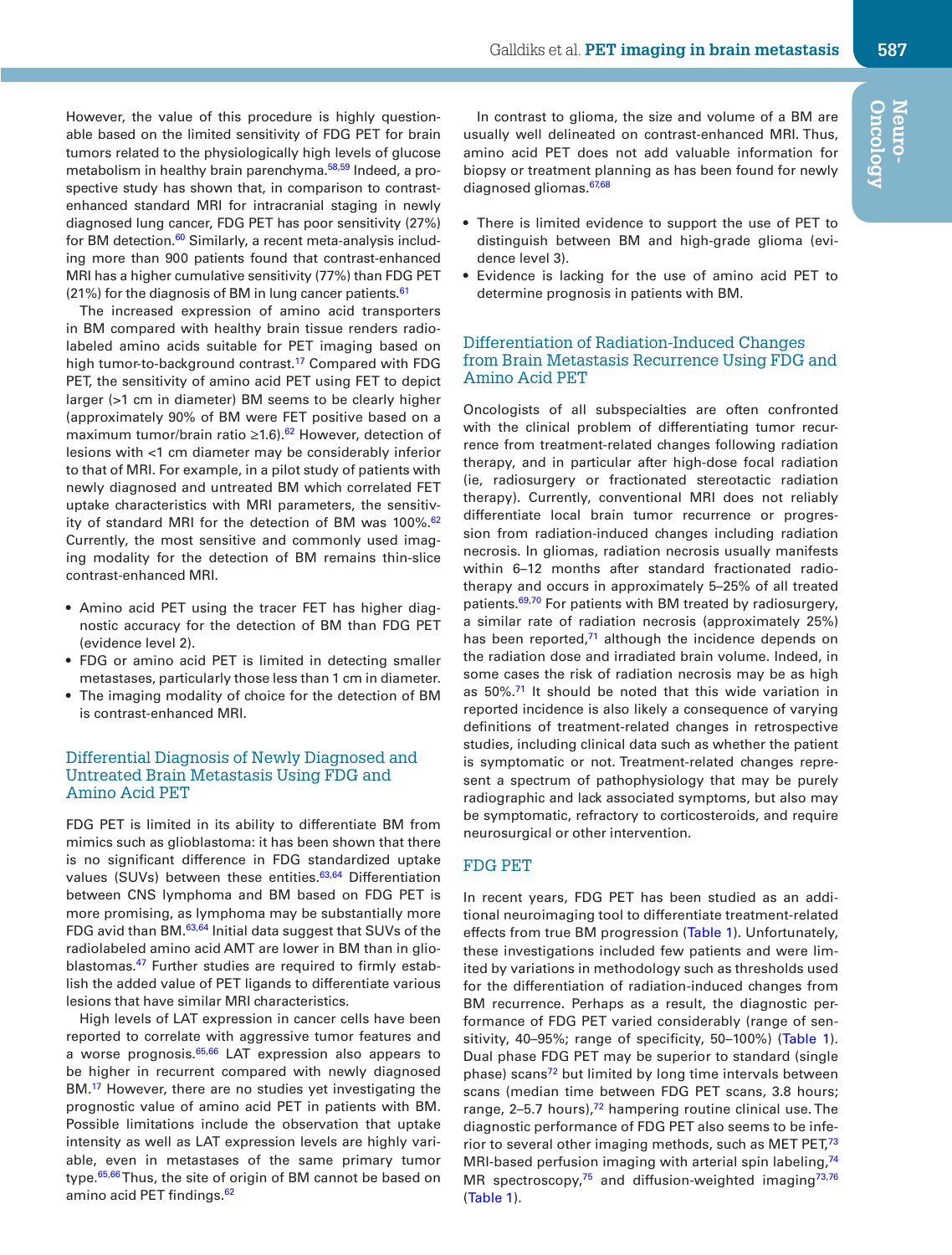| Overview of studies regarding the differentiation of radiation-induced changes from brain metastasis recurrence using FDG PET |                                                       |                                                    |                             |                                                                           |                                                    |                                                    |                                     |
|-------------------------------------------------------------------------------------------------------------------------------|-------------------------------------------------------|----------------------------------------------------|-----------------------------|---------------------------------------------------------------------------|----------------------------------------------------|----------------------------------------------------|-------------------------------------|
|                                                                                                                               | Chao et al.<br>200177                                 | <b>Belohlavek</b><br>et al, 200378                 | Chernov<br>et al.<br>200575 | Horky<br>et al, 201172                                                    | Lai<br>et al, 2015 <sup>74</sup>                   | Hatzoglou<br>et al. 2016 <sup>76</sup>             | Tomura<br>et al, 2017 <sup>73</sup> |
| Patients, n.                                                                                                                  | 32                                                    | 25                                                 | 9 <sup>°</sup>              | 25                                                                        | 14                                                 | 24                                                 | 15                                  |
| Lesions, n                                                                                                                    | 36                                                    | 57                                                 | 9                           | 27                                                                        | 14                                                 | 26                                                 | 18                                  |
| Recurrent metastases, n                                                                                                       | 18                                                    | 8                                                  | $\overline{4}$              | 16                                                                        | 6                                                  | 11                                                 | 10 <sub>1</sub>                     |
| Radiation-induced<br>changes, n                                                                                               | 18                                                    | 49                                                 | 5                           | 11                                                                        | 8                                                  | 15                                                 | 8                                   |
| <b>Histological confirmation</b><br>of diagnosis                                                                              | 36%                                                   | 5%                                                 | 56%                         | na                                                                        | 100%                                               | 23%                                                | 56%                                 |
| FDG PET method                                                                                                                | $20 \text{ min}$<br>static scan.<br>45-60 min<br>p.i. | $15 \text{ min}$<br>static scan,<br>35-40 min p.i. | na                          | dual phase PET;<br>median time be-<br>tween early and<br>late scan, 3.8 h | static scan<br>60 min p.i.,<br>scan duration<br>na | 10 min static<br>scan, 60 min 60 min p.i.,<br>p.i. | static scan<br>scan<br>duration na  |
| <b>Additional imaging method</b>                                                                                              | no                                                    | no                                                 | <b>MRS</b>                  | no                                                                        | <b>ASL</b>                                         | <b>DCE PWI</b>                                     | <b>DWI MET</b><br><b>PET</b>        |
| Sensitivity                                                                                                                   | 65%                                                   | 75%                                                | 50%                         | 95%                                                                       | 83%                                                | 82%                                                | 40%                                 |
| <b>Specificity</b>                                                                                                            | 80%                                                   | 94%                                                | 80%                         | 100%                                                                      | 75%                                                | 80%                                                | 50%                                 |
| Accuracy                                                                                                                      | na                                                    | 91%                                                | 67%                         | 96%                                                                       | 79%                                                | na                                                 | na                                  |
| Threshold (TBR <sub>mean</sub> )                                                                                              | visually                                              | <b>visually</b>                                    | visually                    | change of L/GM<br>ratios $> 0.19$ over<br>time                            | $3.0$ (SUV <sub>max</sub> )                        | $1.4$ (TBR <sub>max</sub> )                        | 0.97(<br>TBR <sub>max</sub>         |
| Performance of FDG PET<br>compared with other<br>imaging method(s)                                                            | na                                                    | na                                                 | inferior                    | na                                                                        | inferior                                           | inferior                                           | inferior                            |

ASL = arterial spin labeling; DCE PWI = dynamic contrast-enhanced perfusion-weighted imaging; DWI = diffusion-weighted imaging; FDG = <sup>18</sup>F-2 fluoro-2-deoxy-D-glucose; L/GM = lesion to gray matter ratio; MET = <sup>11</sup>C-methyl-L-methionine; na = not available; MRS = single- and multi-voxel proton MR spectroscopy; p.i. = post-injection; TBR<sub>mean/max</sub> = mean or maximum standardized uptake value of the lesion divided by the maximum standardized uptake value of the reference region;  $SUV_{\text{max}}$  = maximum standardized uptake value

#### Amino Acid PET

Amino acid PET has also been investigated as an imaging modality to distinguish treatment effect from tumor in clinical practice (Table 2). It has been demonstrated that MET PET may differentiate recurrent BM from radiation-induced changes using an easily applicable semi-quantitative regions-of-interest analysis for the calculation of tumor/brain ratios. MET PET has demonstrated a sensitivity and specificity of 70–80% in differentiating treatment effect from recurrent tumor.<sup>79-81</sup> It has also been shown that FDOPA PET is able to differentiate recurrent BM from radiation-induced changes with high sensitivity and specificity (81% and 84%, respectively)<sup>82</sup> (Fig. 1). Another study has reported an accuracy of 91% for differentiating radiation-induced changes from BM progression after radiosurgery for FDOPA PET, outperforming perfusion MRI parameters 91% to 76%.<sup>83</sup> A similar high diagnostic performance has also been demonstrated for FET PET; using tumor/ brain ratios and dynamic parameters, FET PET differentiated radiation-induced changes from locally recurrent BM with a sensitivity of 95% and specificity of 91%<sup>35</sup> (Fig. 2). Dynamic FET PET studies in a larger number of patients demonstrated a sensitivity and specificity of 80–90%.<sup>36,37</sup> Furthermore, the diagnostic performance of amino acid PET seems to be superior to both FDG PET and MRI-based perfusion- and diffusion-weighted imaging73,83 (Table 2). Across all available amino acid PET studies for this indication, histological confirmation of diagnosis (ie, BM recurrence or radiation injury) ranges 11–56% (Table 2). The cost-effectiveness of amino acid PET has been demonstrated in Europe for the differentiation of recurrent BM and radiation-induced changes<sup>84</sup> and various other indications. 85-87

Recent literature highlights the value of PET radiomics in assessing tumor phenotypes.<sup>89</sup> Radiomics enables the high-throughput extraction of a large number of quantitative features from imaging of a standard modality (usually MRI and PET).<sup>90,91</sup> One application of radiomics is the use of textural feature analysis which objectively and quantitatively describes intrinsic properties of tumors, particularly heterogeneity. Using FET PET, it has been demonstrated that radiomic textural feature analysis provides non-invasive quantitative information useful for distinguishing treatment-related changes from disease progression.<sup>92</sup> Combined FET PET and MRI radiomics using textural features achieved a diagnostic specificity of more than 90%.<sup>93</sup>

• Amino acid PET is useful in distinguishing posttherapeutic reactive changes following radiotherapy from recurrent BM. Present studies consistently show high diagnostic accuracy (evidence level 2).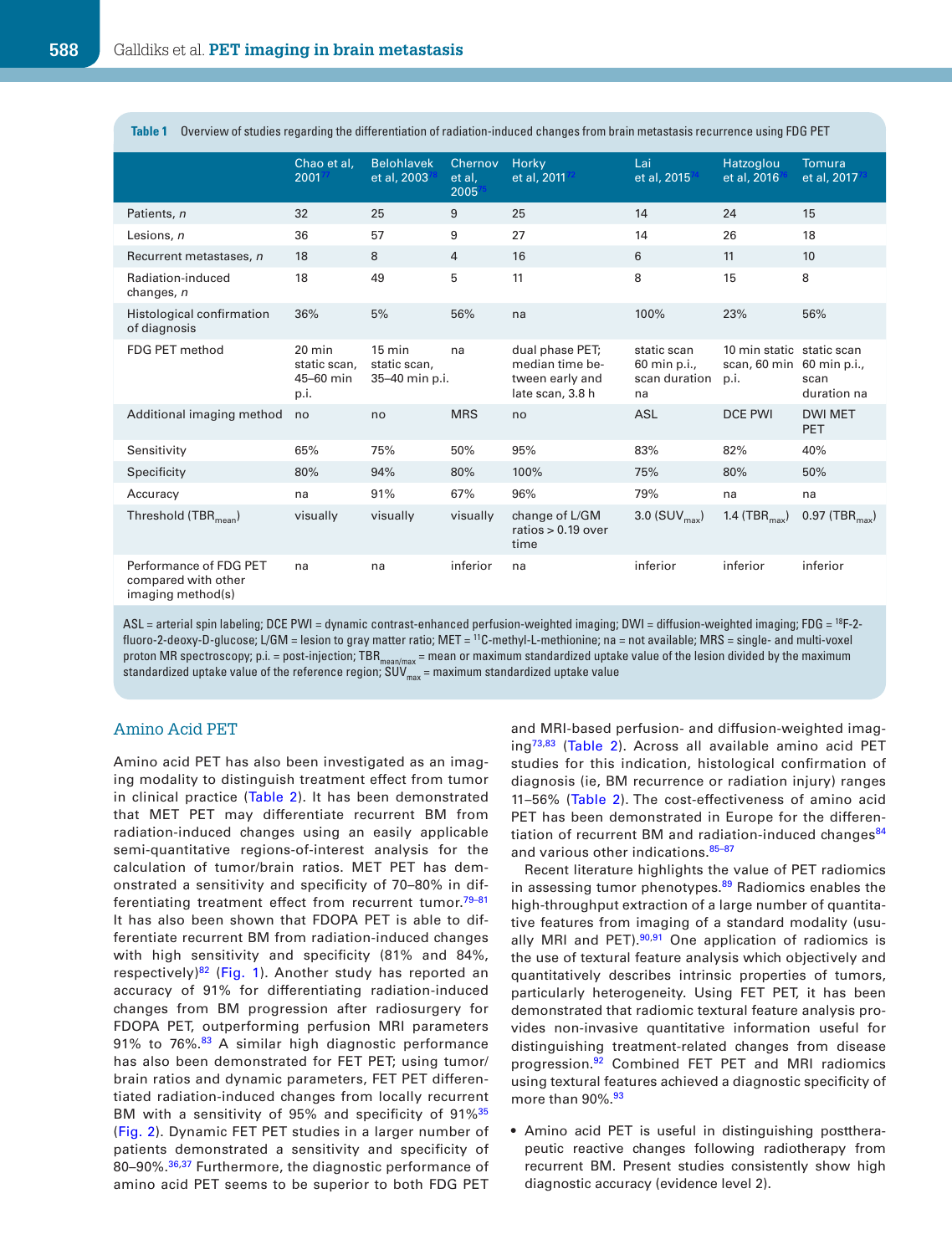|                                                                                 |                                                 |                                                 | Overview of studies regarding the differentiation of radiation-induced changes from brain metastasis recurrence using amino acid PET               |                                                 |                                                           |                                                 |                                                                                                                                                                                                                                                                                                                                                                                                                    |                                                                          |                                                 |                                       |
|---------------------------------------------------------------------------------|-------------------------------------------------|-------------------------------------------------|----------------------------------------------------------------------------------------------------------------------------------------------------|-------------------------------------------------|-----------------------------------------------------------|-------------------------------------------------|--------------------------------------------------------------------------------------------------------------------------------------------------------------------------------------------------------------------------------------------------------------------------------------------------------------------------------------------------------------------------------------------------------------------|--------------------------------------------------------------------------|-------------------------------------------------|---------------------------------------|
|                                                                                 | et al, 2003 <sup>80</sup><br><b>Tsuyuguchi</b>  | Terakawa et<br>al, 2008 <sup>79</sup>           | et al, 2012 <sup>35</sup><br>Galldiks                                                                                                              | et al, 2014 <sup>82</sup><br>Lizarraga          | et al, 2015 <sup>83</sup><br>Cicone                       | Minamimoto<br>et al, 2015 <sup>81</sup>         | et al, 2016 <sup>37</sup><br>Romagna                                                                                                                                                                                                                                                                                                                                                                               | et al, 2017 <sup>36</sup><br>Ceccon                                      | et al, 2017 <sup>73</sup><br>Tomura             | et al, 2017 <sup>88</sup><br>Yomo     |
| atients, n                                                                      | $\overline{\mathbf{N}}$                         | $\overline{5}$                                  | $\frac{1}{\sqrt{2}}$                                                                                                                               | $\frac{1}{2}$                                   | $\frac{4}{2}$                                             | စ္က                                             | $\overline{2}$                                                                                                                                                                                                                                                                                                                                                                                                     | $\overline{c}$                                                           | $\frac{10}{10}$                                 | $\frac{1}{\sqrt{2}}$                  |
| Lesions, n                                                                      | $\overline{21}$                                 | 56                                              | $\overline{a}$                                                                                                                                     | 83                                              | 46                                                        | 42                                              | 50                                                                                                                                                                                                                                                                                                                                                                                                                 | 76                                                                       | $\frac{8}{1}$                                   | 57                                    |
| netastases, n<br>Recurrent                                                      | $\sigma$                                        | $\overline{z}$                                  | $\overline{9}$                                                                                                                                     | $\mathbf{S}$                                    | $\overline{C}$                                            | ΩÓ,                                             | $\overline{\mathbf{N}}$                                                                                                                                                                                                                                                                                                                                                                                            | ၛ                                                                        | $\overline{C}$                                  | $\frac{0}{1}$                         |
| changes, n<br>Radiation-<br>induced                                             | $\overline{c}$                                  | 32                                              | $\overline{21}$                                                                                                                                    | 51                                              | 26                                                        | na                                              | 29                                                                                                                                                                                                                                                                                                                                                                                                                 | $\overline{a}$                                                           | $\infty$                                        | $\frac{8}{1}$                         |
| confirmation of<br><u>Histological</u><br>diagnosis                             | 52%                                             | $\overline{\mathsf{C}}$                         | 28%                                                                                                                                                | 11%                                             | 24%                                                       | $\overline{\mathsf{C}}$                         | 40%                                                                                                                                                                                                                                                                                                                                                                                                                | 34%                                                                      | 56%                                             | 46%                                   |
| Tracer                                                                          | MET                                             | MET                                             | こ                                                                                                                                                  | FDOPA                                           | FDOPA                                                     | MET                                             | 댭                                                                                                                                                                                                                                                                                                                                                                                                                  | 급                                                                        | MET                                             | MET                                   |
| PET method<br>Amino acid                                                        | static scan,<br>20 min p.i.<br>$10 \text{ min}$ | static scan,<br>20 min p.i.<br>$10 \text{ min}$ | တိ<br>0-50 min, 16 frame<br>summed image<br>dynamic scan,<br>$20-40$ min p.i.                                                                      | static scan,<br>10 min p.i.<br>$20 \text{ min}$ | static scan,<br>15 min p.i.<br>20 min                     | static scan,<br>20 min p.i.<br>$10 \text{ min}$ | image 10-30 min p.i.<br>frames, summed<br>dynamic scan,<br>0-40 min, 16                                                                                                                                                                                                                                                                                                                                            | images 20–40 min<br>frames, summed<br>dynamic scan,<br>0-50 min, 16<br>6 | static scan 20 min<br>duration na<br>p.i., scan | 10 min static<br>20 min p.i.<br>scan, |
| Additional<br>imaging<br>method                                                 | na                                              | na                                              | na                                                                                                                                                 | na                                              | <b>DSC PWI</b>                                            | na                                              | na                                                                                                                                                                                                                                                                                                                                                                                                                 | na                                                                       | DWI, FDG PET                                    | na                                    |
| Sensitivity                                                                     | 78%                                             | 79%                                             | 74%                                                                                                                                                | 81%                                             | 90%                                                       | 82%                                             | 86%                                                                                                                                                                                                                                                                                                                                                                                                                | 86%                                                                      | 90%                                             | 82%                                   |
| Specificity<br>Accuracy                                                         | 100%<br>$\overline{\Omega}$                     | 75%<br>$\overline{\Omega}$                      | 90%<br>$\frac{25}{3}$                                                                                                                              | 73%<br>76%                                      | 92%<br>$\frac{26}{9}$                                     | 86%<br>တို့                                     | 79%<br>$82\%$                                                                                                                                                                                                                                                                                                                                                                                                      | 88%<br>87%                                                               | 75%<br>6<br>C                                   | 75%<br>6C                             |
| Threshold<br>$(TBR_{mean})$                                                     | 1.4                                             | 1.4                                             | 2.0                                                                                                                                                | $\overline{1}$                                  | $1.6$ (TBR $_{\text{max}}$ ) $1.3$ (TBR $_{\text{max}}$ ) |                                                 | 2.0                                                                                                                                                                                                                                                                                                                                                                                                                | 2.0                                                                      | 1.4 (TBR $_{\text{max}}$ )                      | 1.4 (TBR $_{\text{max}}$ )            |
| integrating dy<br>namic FET PE<br>accuracy by<br>parameters<br>Increase of      | $\overline{\mathbb{C}}$                         | $\overline{\mathbb{C}}$                         | 10%                                                                                                                                                | $\overline{\mathsf{C}}$                         | ©<br>⊆                                                    | ®<br>∩                                          | 6%                                                                                                                                                                                                                                                                                                                                                                                                                 | 1%                                                                       | $\overline{\mathbb{C}}$                         | ®<br>∩                                |
| Performance of<br>amino acid PET<br>compared with<br>other imaging<br>method(s) | na                                              | na                                              | na                                                                                                                                                 | na                                              | superior                                                  | na                                              | na                                                                                                                                                                                                                                                                                                                                                                                                                 | na                                                                       | superior                                        | na                                    |
|                                                                                 |                                                 |                                                 | DSC PWI = dynamic susceptibility contrast-enhanced perfusion-weighted<br>of the lesion divided by the maximum standardized uptake value of the ref |                                                 |                                                           |                                                 | nine; FET = O-12-[ <sup>18</sup> F]Noroethyl]-L-tyrosine; sL/GM = lesion to gray matter ratio; MET = <sup>10</sup> -methyl-methonine; na = not available; p.i. = post-injection; TBR <sub>matmax</sub> = mean or maximum standardized uptake value,<br>imaging; DWI = diffusion-weighted imaging; FDG = <sup>16</sup> F-2-fluoro-2-deoxy-D-gluoose; FDOPA = 3,4-dihydroxy-6-[ <sup>16</sup> F]-fluoro-L-phenylala- |                                                                          |                                                 |                                       |

**Oncology Neuro-**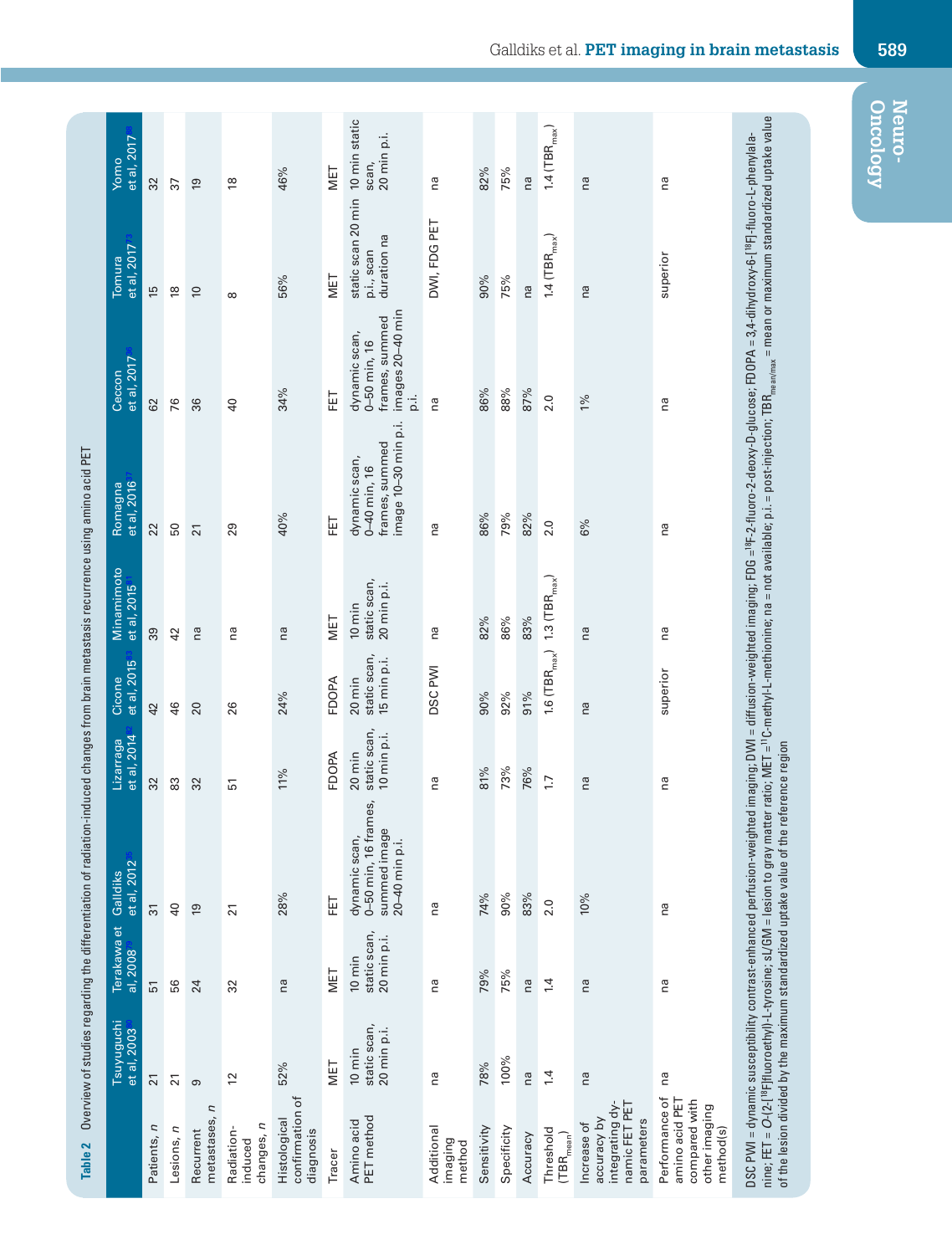

months after stereotactic radiosurgery, MRI suggests tumor recurrence. In contrast, FET PET shows no increased metabolic activity (TBR..... = 1.3), and the TAC shows a steadily increasing FET uptake, indicating radiation injury. The diagnosis was confirmed by subsequent hybrid PET/MR imaging 3 months later demonstrating improvement of imaging findings without a therapeutic intervention.

- FDG PET can also be used for this indication, but studies to date report highly variable diagnostic accuracy (evidence level 2).
- At present, direct comparisons of advanced MRI versus PET are limited. Amino acid PET may be more useful than advanced MRI, whereas FDG PET appears to be inferior (evidence level 3).
- When using PET for this indication, amino acid tracers should be preferred. Dynamic FET PET may further improve diagnostic accuracy.

#### Differentiation of Treatment-Related Changes of Immunotherapy from Brain Metastasis Recurrence using FDG and Amino Acid PET

Immuno-oncology is a rapidly developing therapeutic field with potential applications in CNS malignancies, particularly in patients with BM.<sup>94</sup> Early phase studies have illustrated diagnostic challenges associated with the assessment of radiological changes in response to immunotherapy, wherein a subset of patients manifests delayed response to therapy or therapy-induced inflammation that mimics progressive disease. Following immunotherapy, long-term survival and tumor regression may occur after what was believed to represent initial disease progression or even after the appearance of new lesions.<sup>11</sup> Pseudoprogression may occur in patients with BM treated with immunotherapy using checkpoint inhibitors such as cytotoxic T lymphocyte-associated antigen 4 (eg, ipilimumab) and programmed cell death 1 receptor inhibitors (eg, pembrolizumab, nivolumab). $11,12,95,96$  A pilot study showed the potential of FET PET to identify pseudoprogression in patients with BM originating from melanoma treated with immune checkpoint inhibitors.<sup>97</sup> Data on FDG PET for this indication are currently not available.

• At present, there is limited evidence of the potential benefit of amino acid PET for differentiating pseudoprogression from true disease progression following checkpoint inhibitor blockade (evidence level 3).

#### Assessment of Treatment Response

As stated above, standard MRI is limited in its ability to differentiate BM relapse from treatment-related effects such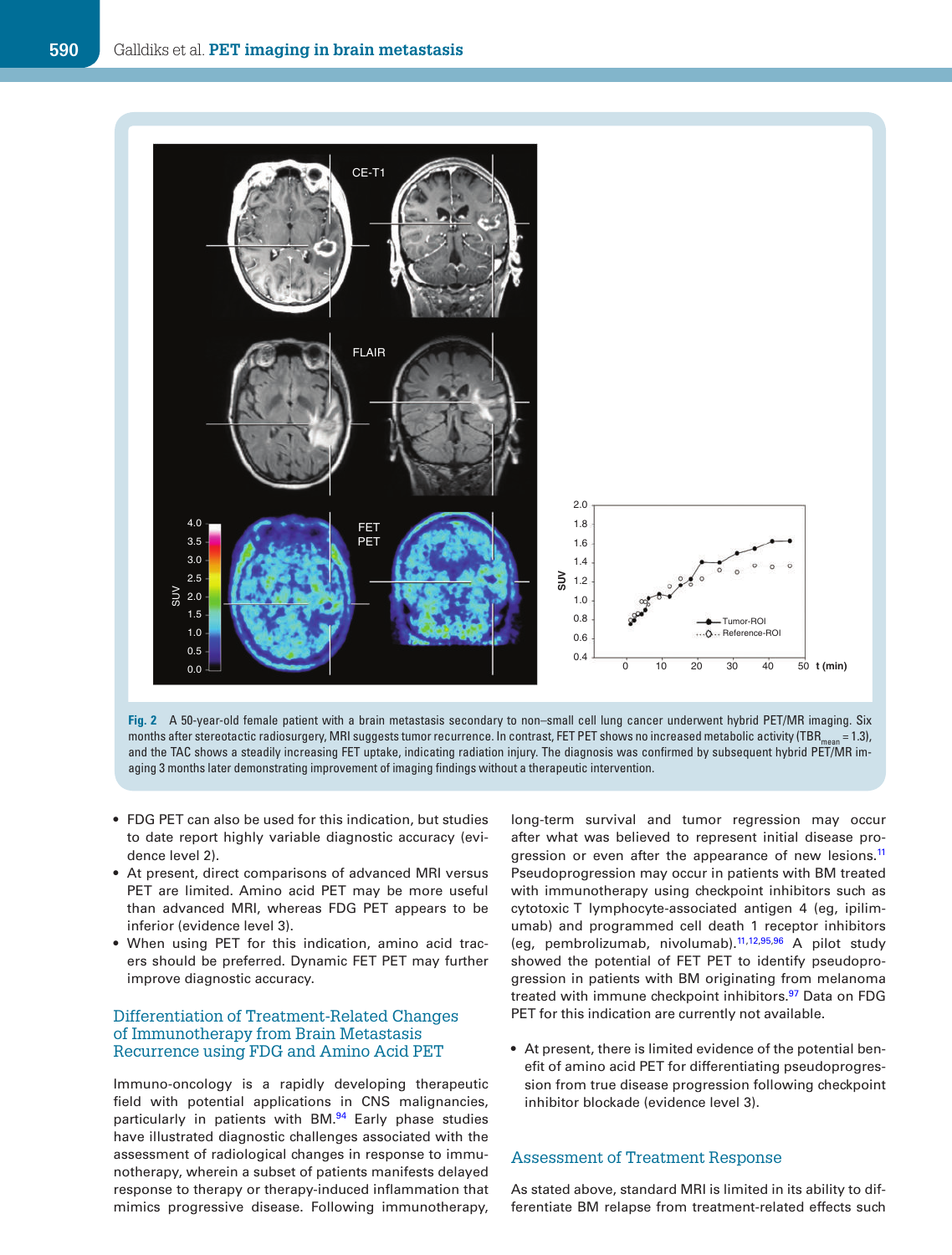### Galldiks et al. **PET imaging in brain metastasis 591**



**Fig. 3** A 45-year-old female patient with a brain metastasis secondary to a BRAF-mutated malignant melanoma treated with dabrafenib and trametinib. Comparison of contrast-enhanced MR and FET PET images at baseline (left column) and follow-up 8 weeks later (right column). At follow-up, a clear decrease of the tumor/brain ratios (−35%) is observed, whereas the MRI shows no significant change of both the contrast enhancement and FLAIR signal defined as stable disease according to RANO criteria for brain metastases. The metabolic response was associated with an overall survival of 9 months after treatment initiation.

| <b>Summary of recommendations</b>                                                                                                          |                                            |                |                             |                             |
|--------------------------------------------------------------------------------------------------------------------------------------------|--------------------------------------------|----------------|-----------------------------|-----------------------------|
|                                                                                                                                            | <b>Amino Acid PET</b><br>(MET, FET, FDOPA) | <b>FDG PET</b> | Other<br><b>PET Tracers</b> | Oxford Level<br>of Evidence |
| <b>Identification of newly diagnosed BM</b>                                                                                                | $(++)$                                     |                | na.                         | 3.                          |
| Differential diagnosis of newly diagnosed<br>BM                                                                                            | $(++)$                                     |                | na                          | 3                           |
| Differentiation of radiation-induced<br>changes from BM recurrence                                                                         | $++$ *                                     | $+$            | na                          | $\mathcal{P}$               |
| Differentiation of immunotherapy-related<br>changes from BM recurrence                                                                     | $(++)$                                     | na             | na                          | 3                           |
| <b>Assessment of treatment response</b>                                                                                                    | $(++)$                                     | na             | $(++)$                      | 3                           |
| uplied disensetie secureary (up) bigh disensetie secureary but limited data available: Ulmited disensetie secureary upot belafulupe - only |                                            |                |                             |                             |

++ high diagnostic accuracy; (++) high diagnostic accuracy, but limited data available; + limited diagnostic accuracy; − not helpful; na = only preliminary or no data available; \*increased accuracy when using dynamic FET PET

as radionecrosis or pseudoprogression, all of which can induce contrast enhancement and T2/FLAIR hyperintensity. The use of FDG as a tracer for the assessment of treatment response in PET imaging is hampered by high physiologic brain uptake, limiting the discrimination between tumor and normal brain metabolic activity.<sup>14</sup> Furthermore, in light of newer systemic treatment options such as targeted therapy and immunotherapy, tools which provide additional information on cellular physiology (eg, metabolism, proliferation) have become increasingly useful.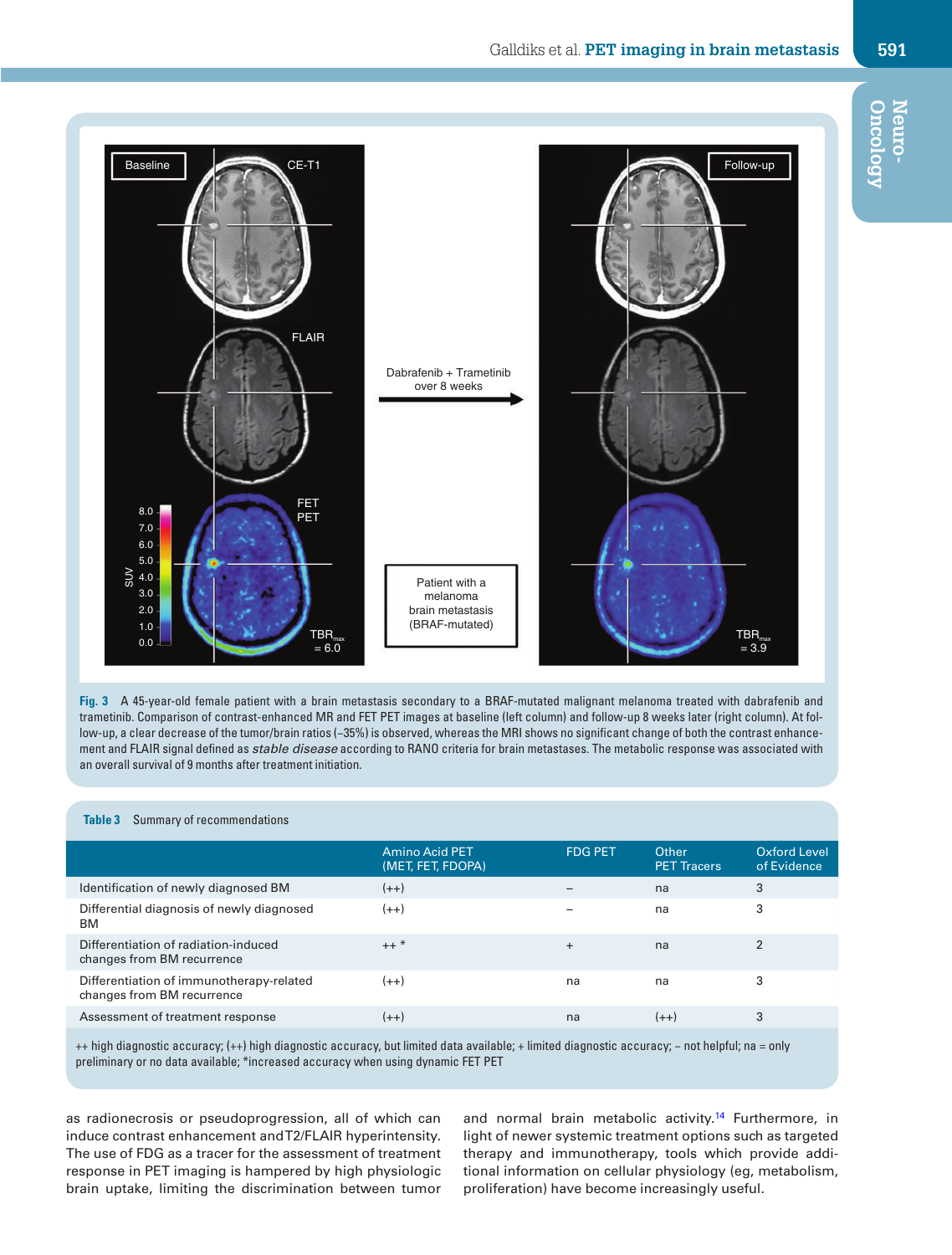The PET tracer FLT is an analog to the nucleoside thymidine and was developed as a PET agent to assess cellular proliferation by tracking the thymidine salvage pathway.<sup>98</sup> Recently, FLT has been applied to assess response to the chemotherapeutic agent ANG1005 (a drug conjugate consisting of paclitaxel covalently linked to angiopep-2, designed to cross the blood–brain barrier) in patients with BM originating from breast cancer and was found to supplement the information derived from contrast-enhanced MRI by clarifying equivocal MRI findings.<sup>50</sup>

In BM from malignant melanoma being treated with targeted therapy and immunotherapy, a small study found in a subset of patients that metabolic responders may show a proliferative reduction on FLT PET despite apparent morphologic progression on standard MRI (ie, pseudoprogression).<sup>54</sup>

Studies evaluating amino acid PET for the assessment of treatment response are lacking. Theoretically, amino acid PET has the potential to add valuable information to standard MRI for the assessment of treatment response; validation in clinical studies is required. An illustrative example for this potential indication is presented in Fig. 3.

• Currently only preliminary evidence exists for a potential benefit of PET for the assessment of treatment response following systemic therapies (evidence level 3).

### **Current Limitations and Future Perspective**

At present, the differentiation of radiation injury from BM recurrence using amino acid PET has been the most thoroughly investigated indication (Table 3), repeatedly demonstrating high diagnostic accuracy. However, it should be noted that these data were derived mainly from retrospective analyses performed in single centers, and diagnoses were not consistently confirmed histologically. Prospective multicenter studies are therefore needed to validate initial results of these proof-of-principle investigations. Challenges of prospective validation are several, including heterogeneity of patient population (ie, various originating cancers, number of BMs, and varying treatment regimens). Amino acid PET tracer availability and cost present additional obstacles.

Contrary to gliomas and transosseous meningiomas, the majority of BM can be easily delineated by conventional MRI. Thus, PET imaging does not add significant additional information. Detecting multiple, small BM remains a major clinical challenge, potentially impacting not only prognosis, but also treatment (ie, a shift from local treatment such as surgery or SRS to WBRT or systemic treatment options). Due to the limited spatial resolution of PET, miliary disseminated metastatic disease or leptomeningeal metastasis is challenging to assess and may be unapparent by current PET imaging. The still frequent use of FDG PET in the brain is of limited value due to poor lesion-to-background contrast, partially explaining disappointing results in screened cohorts.<sup>99</sup> New PET tracers, such as TSPO ligands, might help to overcome this problem $100$  and may eventually assist in radiation treatment planning.

PET imaging in meningiomas using specific somatostatin receptor ligands such as <sup>68</sup>Ga-DOTATATE PET has shown that tracer uptake may correlate with tumor grade as well as the likelihood of response to specific radionucleotide therapy.<sup>101,102</sup> Intra-individual variation in patients with multiple lesions has been noted.<sup>103</sup> By analogy, further investigations should aim to non-invasively image intra-individual heterogeneity in patients with multiple BM. Optimal patient management may benefit by improved and well-validated prognostic and predictive imaging markers derived from PET, as by the identification and quantification of target molecules for specific therapy (eg, epidermal growth factor receptor).<sup>104-106</sup> Moreover, this could lead to early response markers of successful treatment that can be determined prior to changes in tumor size. Lastly, more specific PET tracers could potentially better identify BM primary cancer of origin.

By altering radioisotopes, PET ligands initially used for diagnostic imaging might also be instrumental for therapy. This concept of "theranostics" has already been introduced into the management of prostate cancer.<sup>107-109</sup> Moreover, PET might help in the future to identify drug delivery into tumor tissue and provide imaging-based data on inter- and intra-individual variability of tumor drug concentration, thereby permitting more relevant information for patient selection and therapy tailoring.<sup>110,111</sup>

Another methodological innovation which could advance research in patients with BM is the increasing availability of hybrid PET/MR scanners, allowing the simultaneous acquisition of both imaging modalities. For example, the acquisition of dynamic FET PET, contrast-enhanced structural and perfusion-weighted MRI, and other advanced MRI sequences such as MR spectroscopy and functional MRI in a single session ("one-stop shop") can now be performed. Besides optimizing co-registration of various imaging modalities, this technology appears particularly attractive for BM patients with poor clinical condition by considerably reducing scanning time and avoiding exposure to additional radiation dose associated with a PET/CT scan. From a research perspective, hybrid PET/ MR technology provides a convenient platform for comparative imaging studies using amino acid PET and advanced MR imaging, ideally corroborated with neuropathology.

### **Funding**

None.

**Conflict of interest statement.** All authors report no conflicts of interest related to the present work.

### **References**

1. Ostrom QT, Wright CH, Barnholtz-Sloan JS. Brain metastases: epidemiology. Handb Clin Neurol. 2018;149:27–42.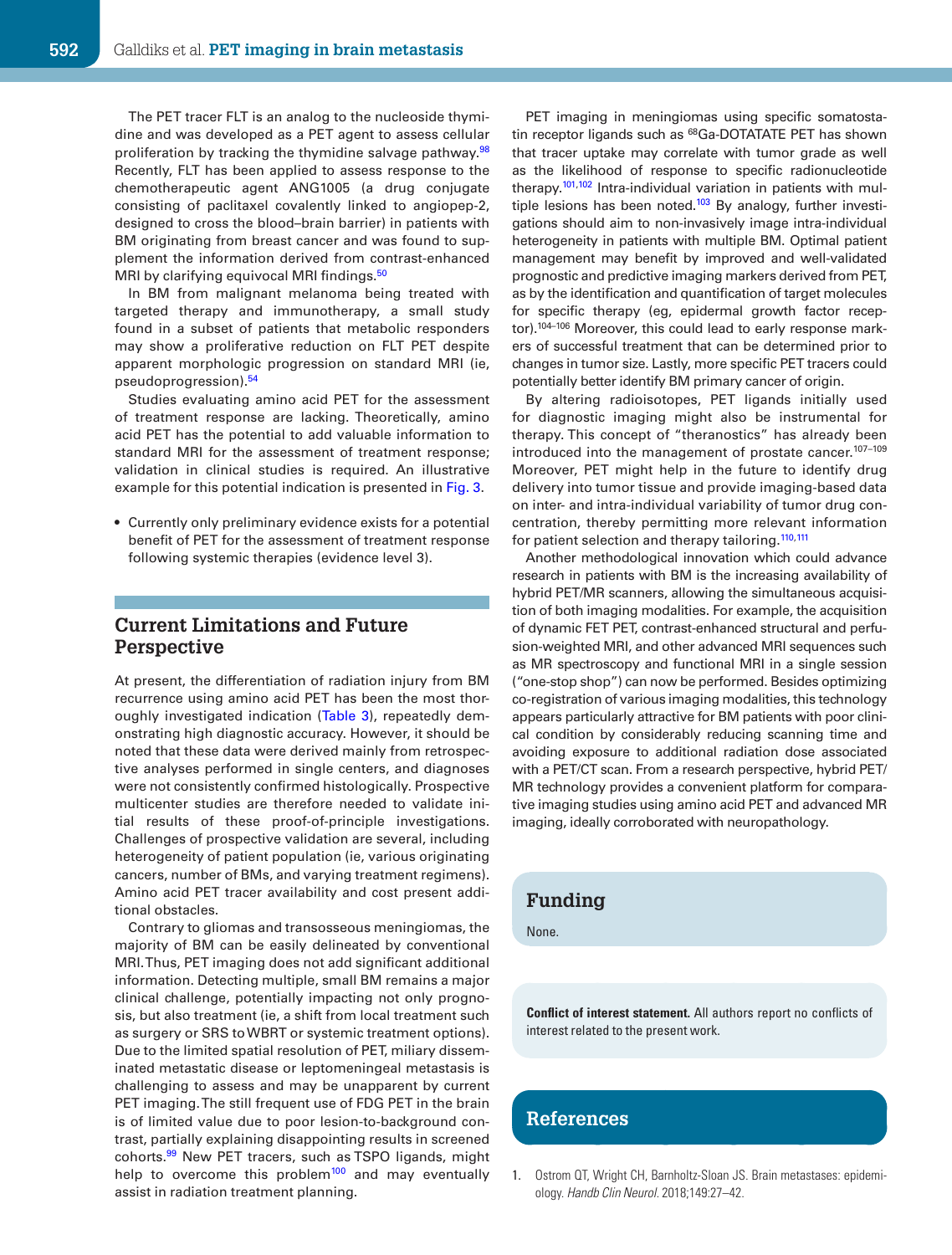- 2. Soffietti R, Abacioglu U, Baumert B, et al. Diagnosis and treatment of brain metastases from solid tumors: guidelines from the European Association of Neuro-Oncology (EANO). Neuro Oncol. 2017;19(2):162–174.
- 3. Venur VA, Karivedu V, Ahluwalia MS. Systemic therapy for brain metastases. Handb Clin Neurol. 2018;149:137–153.
- 4. Wang TJC, Brown PD. Brain metastases: fractionated whole-brain radiotherapy. Handb Clin Neurol. 2018;149:123–127.
- 5. Thon N, Kreth FW, Tonn JC. The role of surgery for brain metastases from solid tumors. Handb Clin Neurol. 2018;149:113-121.
- 6. Langen KJ, Galldiks N, Hattingen E, Shah NJ. Advances in neuro-oncology imaging. Nat Rev Neurol. 2017;13(5):279–289.
- 7. Langen KJ, Galldiks N. Update on amino acid PET of brain tumours. Curr Opin Neurol. 2018;31(4):354–361.
- 8. Pope WB. Brain metastases: neuroimaging. Handb Clin Neurol. 2018;149:89–112.
- 9. Galldiks N, Law I, Pope WB, Arbizu J, Langen KJ. The use of amino acid PET and conventional MRI for monitoring of brain tumor therapy. Neuroimage Clin. 2017;13:386–394.
- 10. Camidge DR, Lee EQ, Lin NU, et al. Clinical trial design for systemic agents in patients with brain metastases from solid tumours: a guideline by the Response Assessment in Neuro-Oncology brain metastases working group. Lancet Oncol. 2018;19(1):e20–e32.
- 11. Okada H, Weller M, Huang R, et al. Immunotherapy response assessment in neuro-oncology: a report of the RANO working group. Lancet Oncol. 2015;16(15):e534–e542.
- 12. Wolchok JD, Hoos A, O'Day S, et al. Guidelines for the evaluation of immune therapy activity in solid tumors: immune-related response criteria. Clin Cancer Res. 2009;15(23):7412–7420.
- 13. Lin NU, Lee EQ, Aoyama H, et al; Response Assessment in Neuro-Oncology (RANO) group. Response assessment criteria for brain metastases: proposal from the RANO group. Lancet Oncol. 2015;16(6):e270–e278.
- 14. Albert NL, Weller M, Suchorska B, et al. Response assessment in neurooncology working group and European Association for Neuro-Oncology recommendations for the clinical use of PET imaging in gliomas. Neuro Oncol. 2016;18(9):1199–1208.
- 15. Galldiks N, Albert NL, Sommerauer M, et al. PET imaging in patients with meningioma—report of the RANO/PET group. Neuro Oncol. 2017;19(12):1576–1587.
- 16. Langen KJ, Watts C. Neuro-oncology: amino acid PET for brain tumours—ready for the clinic? Nat Rev Neurol. 2016;12(7):375–376.
- 17. Papin-Michault C, Bonnetaud C, Dufour M, et al. Study of LAT1 expression in brain metastases: towards a better understanding of the results of positron emission tomography using amino acid tracers. PLoS One. 2016;11(6):e0157139.
- 18. Herholz K, Langen KJ, Schiepers C, Mountz JM. Brain tumors. Semin Nucl Med. 2012;42(6):356–370.
- 19. Bergström M, Collins VP, Ehrin E, et al. Discrepancies in brain tumor extent as shown by computed tomography and positron emission tomography using [68Ga]EDTA, [11C]glucose, and [11C]methionine. J Comput Assist Tomogr. 1983;7(6):1062–1066.
- 20. Galldiks N, Langen KJ, Pope WB. From the clinician's point of view what is the status quo of positron emission tomography in patients with brain tumors? Neuro Oncol. 2015;17(11):1434–1444.
- 21. Huang C, McConathy J. Radiolabeled amino acids for oncologic imaging. J Nucl Med. 2013;54(7):1007–1010.
- 22. Langen KJ, Hamacher K, Weckesser M, et al. O-(2-[18F]fluoroethyl)-Ltyrosine: uptake mechanisms and clinical applications. Nucl Med Biol. 2006;33(3):287–294.
- 23. Wester HJ, Herz M, Weber W, et al. Synthesis and radiopharmacology of O-(2-[18F]fluoroethyl)-L-tyrosine for tumor imaging. J Nucl Med. 1999;40(1):205–212.
- 24. Langen KJ, Tonn JC, Weller M, Galldiks N. Letter to the Editor: "The role of imaging in the management of progressive glioblastoma. A systematic review and evidence-based clinical practice guideline" [J Neurooncol 2014; 118:435–460]. J Neurooncol. 2014;120:665–666.
- 25. Langen KJ, Jarosch M, Mühlensiepen H, et al. Comparison of fluorotyrosines and methionine uptake in F98 rat gliomas. Nucl Med Biol. 2003;30(5):501–508.
- 26. Weber WA, Wester HJ, Grosu AL, et al. O-(2-[18F]fluoroethyl)-L-tyrosine and L-[methyl-11C]methionine uptake in brain tumours: initial results of a comparative study. Eur J Nucl Med. 2000;27(5):542–549.
- 27. Grosu AL, Astner ST, Riedel E, et al. An interindividual comparison of O-(2-[18F]fluoroethyl)-L-tyrosine (FET)- and L-[methyl-11C]methionine (MET)-PET in patients with brain gliomas and metastases. Int J Radiat Oncol Biol Phys. 2011;81(4):1049–1058.
- 28. Swissmedic. Swiss agency for therapeutic products. J Swissmedic. 2014;13:651.
- 29. Becherer A, Karanikas G, Szabó M, et al. Brain tumour imaging with PET: a comparison between [18F]fluorodopa and [11C]methionine. Eur J Nucl Med Mol Imaging. 2003;30(11):1561–1567.
- 30. Okubo S, Zhen HN, Kawai N, Nishiyama Y, Haba R, Tamiya T. Correlation of L-methyl-11C-methionine (MET) uptake with L-type amino acid transporter 1 in human gliomas. J Neurooncol. 2010;99(2):217–225.
- 31. Wiriyasermkul P, Nagamori S, Tominaga H, et al. Transport of 3-fluoro-L- $\alpha$ -methyl-tyrosine by tumor-upregulated L-type amino acid transporter 1: a cause of the tumor uptake in PET. J Nucl Med. 2012;53(8):1253–1261.
- 32. Youland RS, Kitange GJ, Peterson TE, et al. The role of LAT1 in (18) F-DOPA uptake in malignant gliomas. J Neurooncol. 2013;111(1):11–18.
- 33. Haining Z, Kawai N, Miyake K, et al. Relation of LAT1/4F2hc expression with pathological grade, proliferation and angiogenesis in human gliomas. BMC Clin Pathol. 2012;12:4.
- 34. Singhal T, Narayanan TK, Jain V, Mukherjee J, Mantil J. 11C-Lmethionine positron emission tomography in the clinical management of cerebral gliomas. Mol Imaging Biol. 2008;10(1):1–18.
- 35. Galldiks N, Stoffels G, Filss CP, et al. Role of O-(2-(18)F-fluoroethyl)-Ltyrosine PET for differentiation of local recurrent brain metastasis from radiation necrosis. J Nucl Med. 2012;53(9):1367–1374.
- 36. Ceccon G, Lohmann P, Stoffels G, et al. Dynamic O-(2-18F-fluoroethyl)- L-tyrosine positron emission tomography differentiates brain metastasis recurrence from radiation injury after radiotherapy. Neuro Oncol. 2017;19(2):281–288.
- 37. Romagna A, Unterrainer M, Schmid-Tannwald C, et al. Suspected recurrence of brain metastases after focused high dose radiotherapy: can [18F] FET- PET overcome diagnostic uncertainties? Radiat Oncol. 2016;11(1):139.
- 38. Galldiks N, Dunkl V, Stoffels G, et al. Diagnosis of pseudoprogression in patients with glioblastoma using O-(2-[18F]fluoroethyl)-L-tyrosine PET. Eur J Nucl Med Mol Imaging. 2015;42(5):685–695.
- 39. Galldiks N, Stoffels G, Filss C, et al. The use of dynamic O-(2-18Ffluoroethyl)-l-tyrosine PET in the diagnosis of patients with progressive and recurrent glioma. Neuro Oncol. 2015;17(9):1293–1300.
- 40. Calcagni ML, Galli G, Giordano A, et al. Dynamic O-(2-[18F]fluoroethyl)- L-tyrosine (F-18 FET) PET for glioma grading: assessment of individual probability of malignancy. Clin Nucl Med. 2011;36(10):841-847.
- 41. Albert NL, Winkelmann I, Suchorska B, et al. Early static (18)F-FET-PET scans have a higher accuracy for glioma grading than the standard 20-40 min scans. Eur J Nucl Med Mol Imaging. 2016;43(6):1105–1114.
- 42. Jansen NL, Suchorska B, Wenter V, et al. Prognostic significance of dynamic 18F-FET PET in newly diagnosed astrocytic high-grade glioma. J Nucl Med. 2015;56(1):9–15.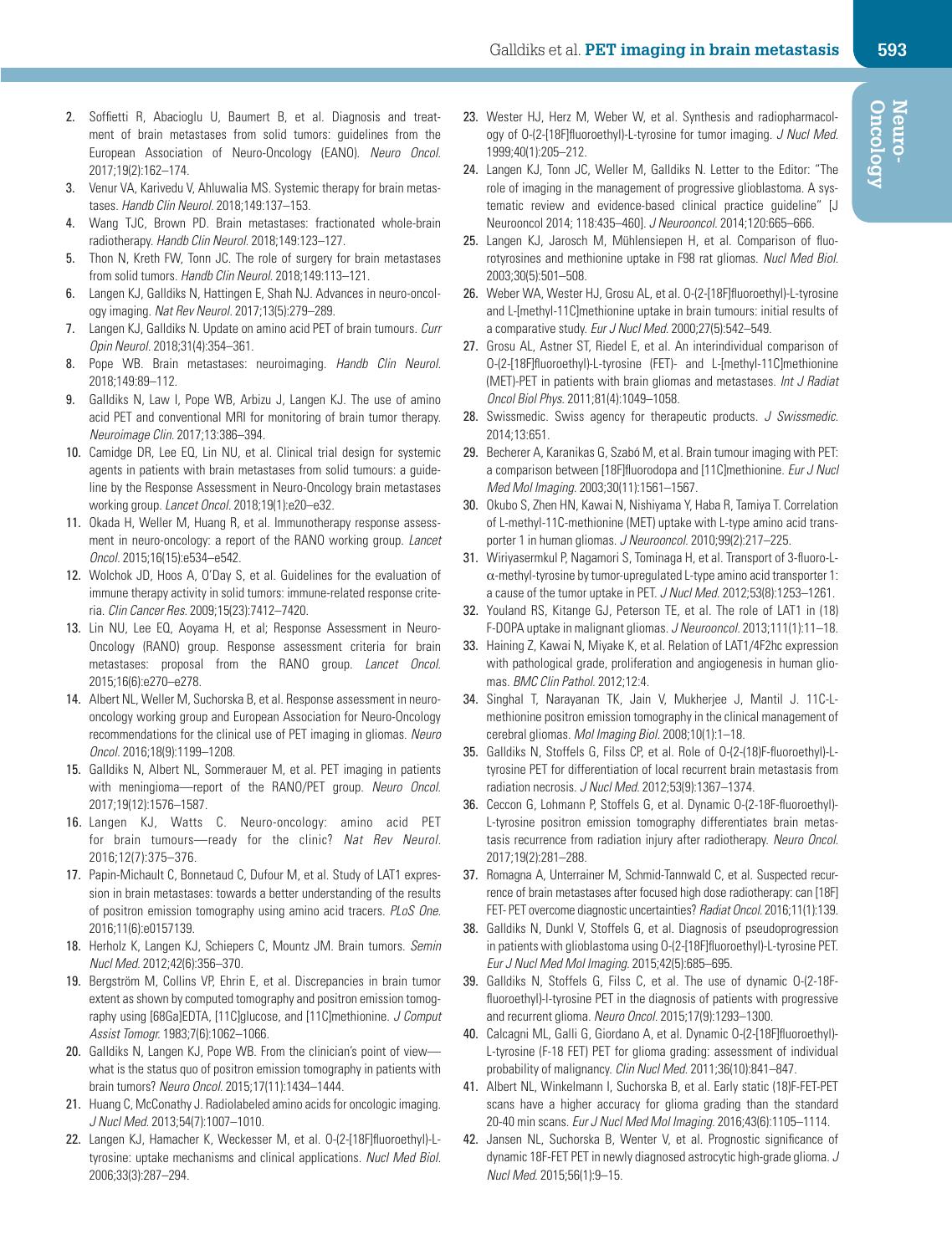- 43. Jansen NL, Suchorska B, Wenter V, et al. Dynamic 18F-FET PET in newly diagnosed astrocytic low-grade glioma identifies high-risk patients. J Nucl Med. 2014;55(2):198–203.
- 44. Kratochwil C, Combs SE, Leotta K, et al. Intra-individual comparison of 18F-FET and 18F-DOPA in PET imaging of recurrent brain tumors. Neuro Oncol. 2014;16(3):434–440.
- 45. Moulin-Romsée G, D'Hondt E, de Groot T, et al. Non-invasive grading of brain tumours using dynamic amino acid PET imaging: does it work for 11C-methionine? Eur J Nucl Med Mol Imaging. 2007;34(12):2082–2087.
- 46. Juhasz C, Dwivedi S, Kamson DO, Michelhaugh SK, Mittal S. Comparison of amino acid positron emission tomographic radiotracers for molecular imaging of primary and metastatic brain tumors. Mol Imaging. 2014;13(6):1–16.
- 47. Kamson DO, Mittal S, Buth A, et al. Differentiation of glioblastomas from metastatic brain tumors by tryptophan uptake and kinetic analysis: a positron emission tomographic study with magnetic resonance imaging comparison. Mol Imaging. 2013;12(5):327–337.
- 48. Salgarello M, Lunardi G, Inno A, et al. 18F-NaF PET/CT imaging of brain metastases. Clin Nucl Med. 2016;41(7):564–565.
- 49. Gori S, Inno A, Lunardi G, et al. 18F-sodium fluoride PET-CT for the assessment of brain metastasis from lung adenocarcinoma. J Thorac Oncol. 2015;10(8):e67–e68.
- 50. O'Sullivan CC, Lindenberg M, Bryla C, et al. ANG1005 for breast cancer brain metastases: correlation between 18F-FLT-PET after first cycle and MRI in response assessment. Breast Cancer Res Treat. 2016;160(1):51–59.
- 51. Lu Y. FDG and (82)Rb PET/MRI features of brain metastasis of breast cancer. Clin Nucl Med. 2015;40(6):494–495.
- 52. Chakraborty PS, Kumar R, Tripathi M, Das CJ, Bal C. Detection of brain metastasis with 68Ga-labeled PSMA ligand PET/CT: a novel radiotracer for imaging of prostate carcinoma. Clin Nucl Med. 2015;40(4):328–329.
- 53. Chan M, Hsiao E, Turner J. Cerebellar metastases from prostate cancer on 68Ga-PSMA PET/CT. Clin Nucl Med. 2017;42(3):193–194.
- 54. Nguyen NC, Yee MK, Tuchayi AM, Kirkwood JM, Tawbi H, Mountz JM. Targeted therapy and immunotherapy response assessment with F-18 fluorothymidine positron-emission tomography/magnetic resonance imaging in melanoma brain metastasis: a pilot study. Front Oncol. 2018;8:18.
- 55. Imperiale A, Bergerat JP, Saussine C, Abu Eid M, Kehrli P, Namer IJ. Isolated cerebellar metastasis from prostate adenocarcinoma diagnosed by 18F-fluorocholine PET/CT: a rare but not impossible complication. Eur J Nucl Med Mol Imaging. 2014;41(2):397–398.
- 56. Gizewska A, Witkowska-Patena E, Stembrowicz-Nowakowska Z, Buraczewska A, Dziuk M. Brain metastases in patient with prostate cancer found in 18F-choline PET/CT. Nucl Med Rev Cent East Eur. 2015;18(1):39–41.
- 57. O'Brien ER, Kersemans V, Tredwell M, et al. Glial activation in the early stages of brain metastasis: TSPO as a diagnostic biomarker. J Nucl Med. 2014;55(2):275–280.
- 58. Manohar K, Bhattacharya A, Mittal BR. Low positive yield from routine inclusion of the brain in whole-body 18F-FDG PET/CT imaging for noncerebral malignancies: results from a large population study. Nucl Med Commun. 2013;34(6):540–543.
- 59. Nia ES, Garland LL, Eshghi N, Nia BB, Avery RJ, Kuo PH. Incidence of brain metastases on follow-up 18F-FDG PET/CT scans of non-small cell lung cancer patients: should we include the brain? J Nucl Med Technol. 2017;45(3):193–197.
- 60. Krüger S, Mottaghy FM, Buck AK, et al. Brain metastasis in lung cancer. Comparison of cerebral MRI and 18F-FDG-PET/CT for diagnosis in the initial staging. Nuklearmedizin. 2011;50(3):101-106.
- 61. Li Y, Jin G, Su D. Comparison of gadolinium-enhanced MRI and 18FDG PET/PET-CT for the diagnosis of brain metastases in lung

cancer patients: a meta-analysis of 5 prospective studies. Oncotarget. 2017;8(22):35743–35749.

- 62. Unterrainer M, Galldiks N, Suchorska B, et al. 18F-FET PET uptake characteristics in patients with newly diagnosed and untreated brain metastasis. J Nucl Med. 2017;58(4):584–589.
- 63. Purandare NC, Puranik A, Shah S, et al. Common malignant brain tumors: can 18F-FDG PET/CT aid in differentiation? Nucl Med Commun. 2017;38(12):1109–1116.
- 64. Meric K, Killeen RP, Abi-Ghanem AS, et al. The use of 18F-FDG PET ratios in the differential diagnosis of common malignant brain tumors. Clin Imaging. 2015;39(6):970–974.
- 65. Kaira K, Oriuchi N, Imai H, et al. Prognostic significance of L-type amino acid transporter 1 expression in resectable stage I-III nonsmall cell lung cancer. Br J Cancer. 2008;98(4):742–748.
- 66. Yanagisawa N, Ichinoe M, Mikami T, et al. High expression of L-type amino acid transporter 1 (LAT1) predicts poor prognosis in pancreatic ductal adenocarcinomas. J Clin Pathol. 2012;65(11):1019-1023.
- 67. Pafundi DH, Laack NN, Youland RS, et al. Biopsy validation of 18F-DOPA PET and biodistribution in gliomas for neurosurgical planning and radiotherapy target delineation: results of a prospective pilot study. Neuro Oncol. 2013;15(8):1058–1067.
- 68. Munck Af, Rosenschold P, Costa J, et al. Impact of [18F]-fluoro-ethyltyrosine PET imaging on target definition for radiation therapy of highgrade glioma. Neuro Oncol. 2015;17(5):757–763.
- 69. Shah AH, Snelling B, Bregy A, et al. Discriminating radiation necrosis from tumor progression in gliomas: a systematic review what is the best imaging modality? *J Neurooncol.* 2013;112(2):141-152.
- 70. Kumar AJ, Leeds NE, Fuller GN, et al. Malignant gliomas: MR imaging spectrum of radiation therapy- and chemotherapy-induced necrosis of the brain after treatment. Radiology. 2000;217(2):377–384.
- 71. Minniti G, Clarke E, Lanzetta G, et al. Stereotactic radiosurgery for brain metastases: analysis of outcome and risk of brain radionecrosis. Radiat Oncol. 2011;6:48.
- 72. Horky LL, Hsiao EM, Weiss SE, Drappatz J, Gerbaudo VH. Dual phase FDG-PET imaging of brain metastases provides superior assessment of recurrence versus post-treatment necrosis. J Neurooncol. 2011;103(1):137–146.
- 73. Tomura N, Kokubun M, Saginoya T, Mizuno Y, Kikuchi Y. Differentiation between treatment-induced necrosis and recurrent tumors in patients with metastatic brain tumors: comparison among 11C-methionine-PET, FDG-PET, MR permeability imaging, and MRI-ADC-preliminary results. AJNR Am J Neuroradiol. 2017;38(8):1520–1527.
- 74. Lai G, Mahadevan A, Hackney D, et al. Diagnostic accuracy of PET, SPECT, and arterial spin-labeling in differentiating tumor recurrence from necrosis in cerebral metastasis after stereotactic radiosurgery. AJNR Am J Neuroradiol. 2015;36(12):2250–2255.
- 75. Chernov M, Hayashi M, Izawa M, et al. Differentiation of the radiationinduced necrosis and tumor recurrence after gamma knife radiosurgery for brain metastases: importance of multi-voxel proton MRS. Minim Invasive Neurosurg. 2005;48(4):228–234.
- 76. Hatzoglou V, Yang TJ, Omuro A, et al. A prospective trial of dynamic contrast-enhanced MRI perfusion and fluorine-18 FDG PET-CT in differentiating brain tumor progression from radiation injury after cranial irradiation. Neuro Oncol. 2016;18(6):873–880.
- 77. Chao ST, Suh JH, Raja S, Lee SY, Barnett G. The sensitivity and specificity of FDG PET in distinguishing recurrent brain tumor from radionecrosis in patients treated with stereotactic radiosurgery. Int J Cancer. 2001;96(3):191–197.
- 78. Belohlavek O, Simonova G, Kantorova I, Novotny J Jr, Liscak R. Brain metastases after stereotactic radiosurgery using the Leksell gamma knife: can FDG PET help to differentiate radionecrosis from tumour progression? Eur J Nucl Med Mol Imaging. 2003;30(1):96–100.